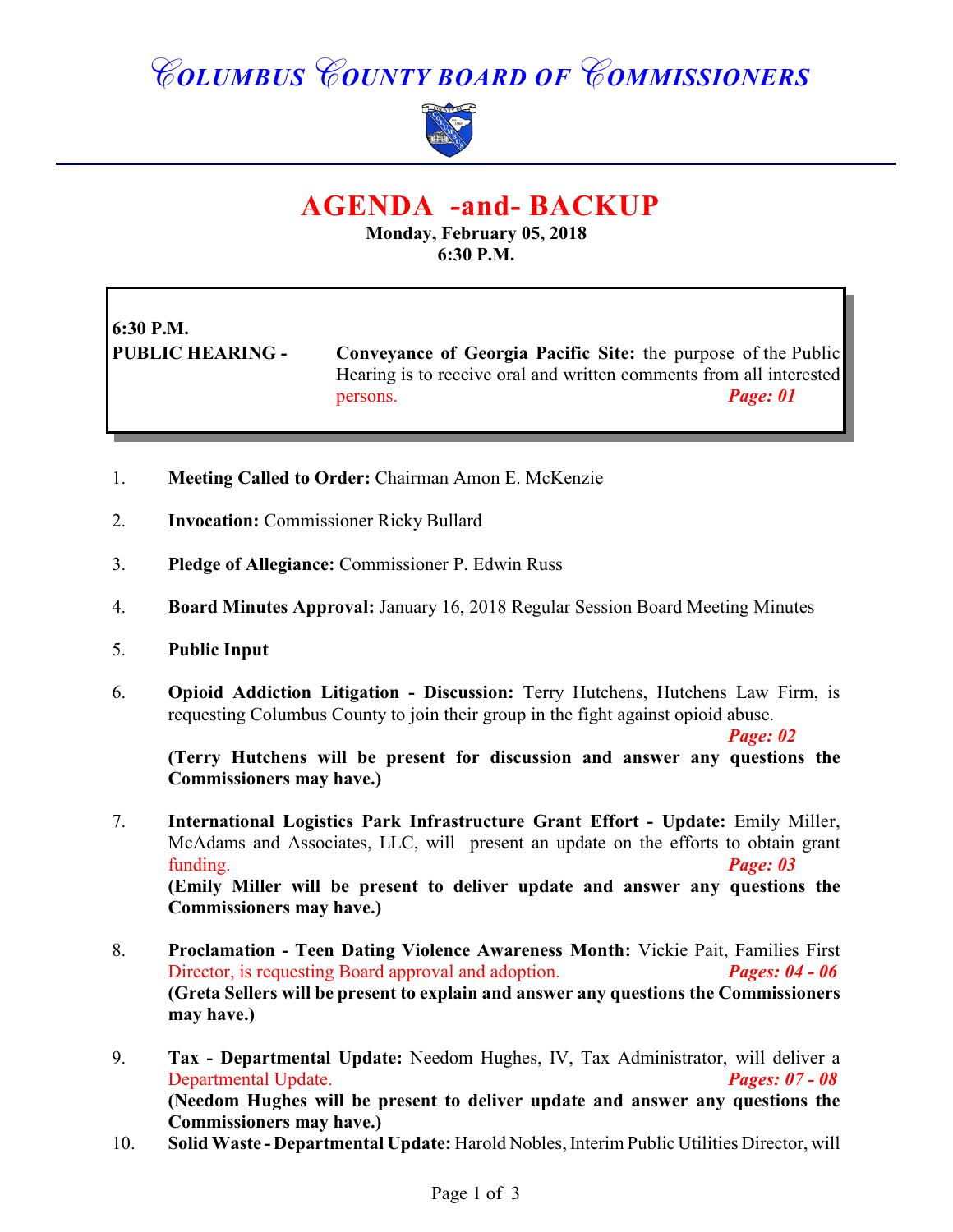deliver a Departmental Update. *Pages: 09 - 10*

**(Harold Nobles will be present to deliver update and answer any questions the Commissioners may have.)**

- 11. **Economic Development Job Creation Plan for Distressed Communities Proposal:** Gary Lanier, Economic Development Director, is requesting Board approval to move forward with the plan development and for the travel expenses to be covered by budgeted Economic Development funds. *Pages: 11 - 17* **(Gary Lanier will be present to explain and answer any questions the Commissioners may have.)**
- 12. **Administration / Legal Approval of Resolution Authorizing Sale of Real Property for Economic Development:** Michael H. Stephens, County Manager / Attorney, is requesting Board approval and adoption. *Pages: 18 - 22* **(Michael Stephens will be present to explain and answer any questions the Commissioners may have.)**
- 13. **Administration / Legal Approval of Authority to Represent and Resolution for the Opioid Litigation:** Michael H. Stephens, County Manager / Attorney, is requesting Board approval for the McHugh Fuller Law Group to represent Columbus County.

*Pages: 23 - 28*

**(Michael Stephens will be present to explain and answer any questions the Commissioners may have.)**

- 14. **Administration / Legal CDBG-DR No. 17-R-3010:** Michael H. Stephens, County Manager / Attorney, is requesting Board approval of the Grant Agreement and funding approval. *Pages: 29 - 55* **(Gail Edwards will be present to explain and answer any questions the Commissioners may have.)**
- 15. **Administration / Legal Professional Building:** Michael H. Stephens, County Manager / Attorney, is requesting Board approval of the second Lease Amendment between Hillcrest Corporation and Columbus County. *Pages: 56 - 58* **(Michael Stephens will be present to explain and answer any questions the Commissioners may have.)**
- 16. **Resolution Resolution of Support for Construction of US 701 at SR 1546 Bill Hooks Road and SR 1352 Cherry Grove Road:** Michael H. Stephens, County Manager / Attorney, is requesting Board approval and adoption. *Pages: 59 - 60* **(Michael Stephens will be present to explain and answer any questions the Commissioners may have.)**
- 17. **Proclamation Proclamation of Support for HB 551/SB 585 (Marsy's Law):** Michael H. Stephens, County Manager / Attorney, is requesting Board approval and adoption.

*Pages: 61 - 62*

**(Michael Stephens will be present to explain and answer any questions the Commissioners may have.)**

18. **Finance - Amendment to Contract to Audit Accounts:** Bobbie Faircloth, Finance